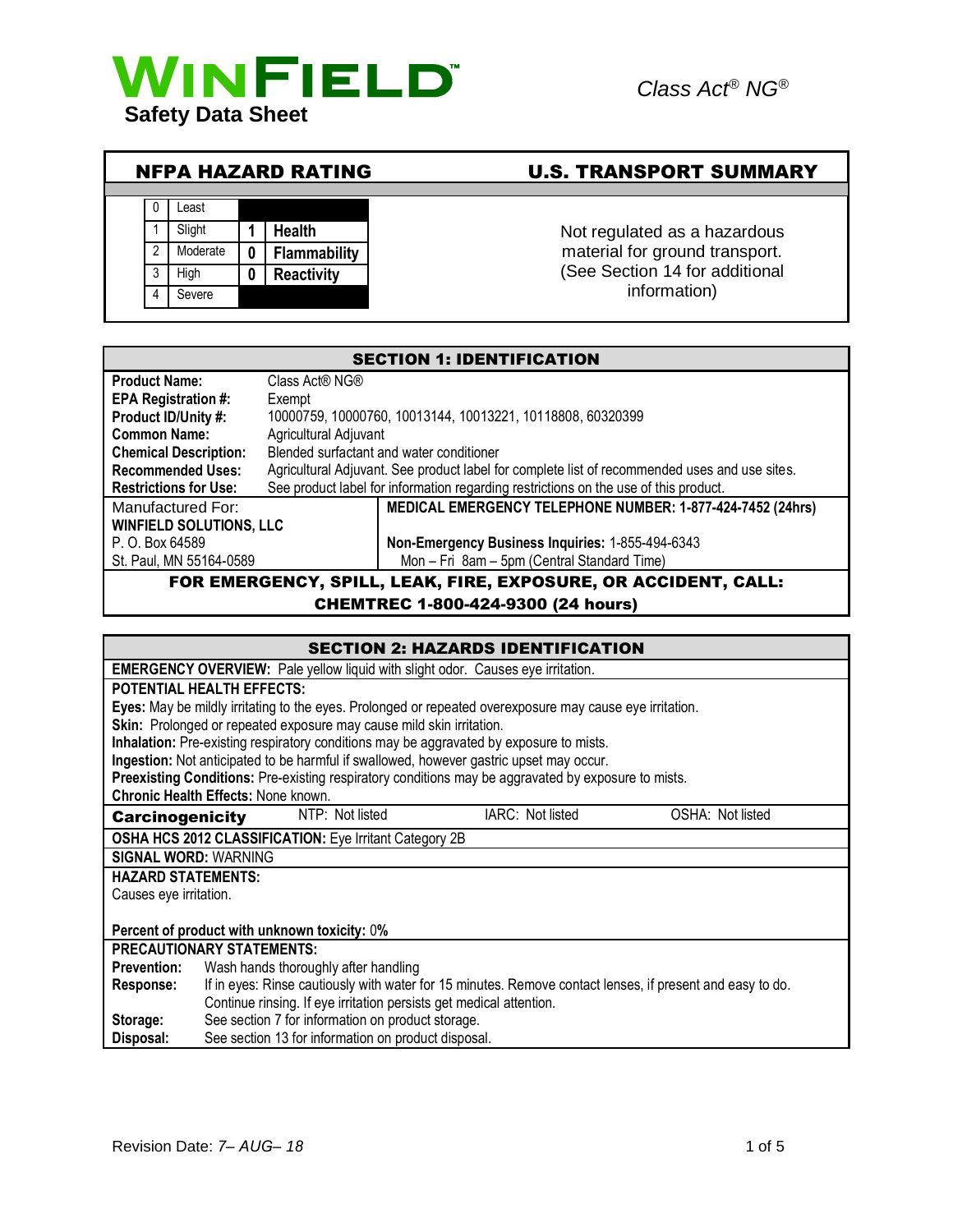| <b>SECTION 3: COMPOSITION/INFORMATION ON INGREDIENTS</b>                                                                       |           |                   |  |
|--------------------------------------------------------------------------------------------------------------------------------|-----------|-------------------|--|
| Ingredient                                                                                                                     | $%$ (wt)  | <b>CAS Reg. #</b> |  |
| Ammonium sulfate                                                                                                               | 33-35%    | 7783-20-2         |  |
| Alkyl polyglucoside                                                                                                            | $0 - 4\%$ | 68515-73-1        |  |
|                                                                                                                                |           |                   |  |
| *Ingredients not specifically listed are non-hazardous and are considered to be confidential business information under 29 CFR |           |                   |  |
| 1910.1200(i).                                                                                                                  |           |                   |  |
| See Section 8 for exposure limits.                                                                                             |           |                   |  |

### SECTION 4: FIRST AID MEASURES

| <b>Inhalation:</b> | Remove person from contaminated area to fresh air and assist breathing as needed. Seek medical attention<br>if irritation occurs.                                                                                     |
|--------------------|-----------------------------------------------------------------------------------------------------------------------------------------------------------------------------------------------------------------------|
| <b>Ingestion:</b>  | Seek medical attention or call a poison control center. Do not induce vomiting unless told to do so by a<br>Poison Control Center or doctor. Do not give anything by mouth to an unconscious person.                  |
| Eyes:              | Flush eyes with clean water for at least 15 minutes. Lift eyelids to facilitate irrigation. If present, remove<br>contact lenses after 5 minutes and continue rinsing. Seek medical attention if irritation persists. |
| <b>Skin:</b>       | Remove contaminated clothing and wash before re-using them. Wash exposed skin with soap and water.<br>Seek medical attention if skin becomes irritated.                                                               |

### SECTION 5: FIRE FIGHTING MEASURES

**Suitable Extinguishing Media:** Use dry chemical powder for small fires and water fog or foam for large fires. **Unsuitable Extinguishing Media:** Water jet.

**Special Fire Fighting Procedures:** Wear NIOSH/MSHA approved self-contained breathing apparatus and full bunker gear. Dike area to prevent runoff and contamination of water sources. Dispose of fire control water later. Avoid breathing vapors; keep upwind.

**Hazardous Combustion Products:** Toxic gases such as nitrogen oxides and ammonia may be formed in a fire situation. Carbon monoxide and other asphyxiates may form as well.

**Unusual Fire and Explosion Hazards:** None known.

#### SECTION 6: ACCIDENTAL RELEASE MEASURES

**Personal Precautions:** Refer to Section 8 for personal protective equipment to be worn during containment and clean-up of a spill involving this product.

**Environmental Precautions:** Minimize runoff into nearby water sources.

**Methods for Containment:** Contain spilled liquid by diking area with sand or earth.

**Methods for Clean-up:** Cover contained spill with an inert absorbent material such as sand, vermiculite or other appropriate material. Vacuum, scoop or sweep up material and place in a container for disposal. Do not place spilled material back in original container.

**Other Information:** No other information available.

# SECTION 7: HANDLING AND STORAGE

**Handling:** Ensure adequate ventilation. Immediately clean up spills that occur during handling. Keep containers closed when not in use. Practice good hygiene after using this material, especially before eating, drinking, smoking, using the toilet, or applying cosmetics.

**Storage:** Store in cool, dry area away from children, feed and food products in an area away from incompatible substances. Protect packaging from physical damage. Protect from exposure to fire. Maintain product above minimum storage temperature. **Minimum Storage Temperature:** 40°F

**Other Precautions:** Consult Federal, state and local laws and regulations pertaining to storage.

#### SECTION 8: EXPOSURE CONTROLS/PERSONAL PROTECTION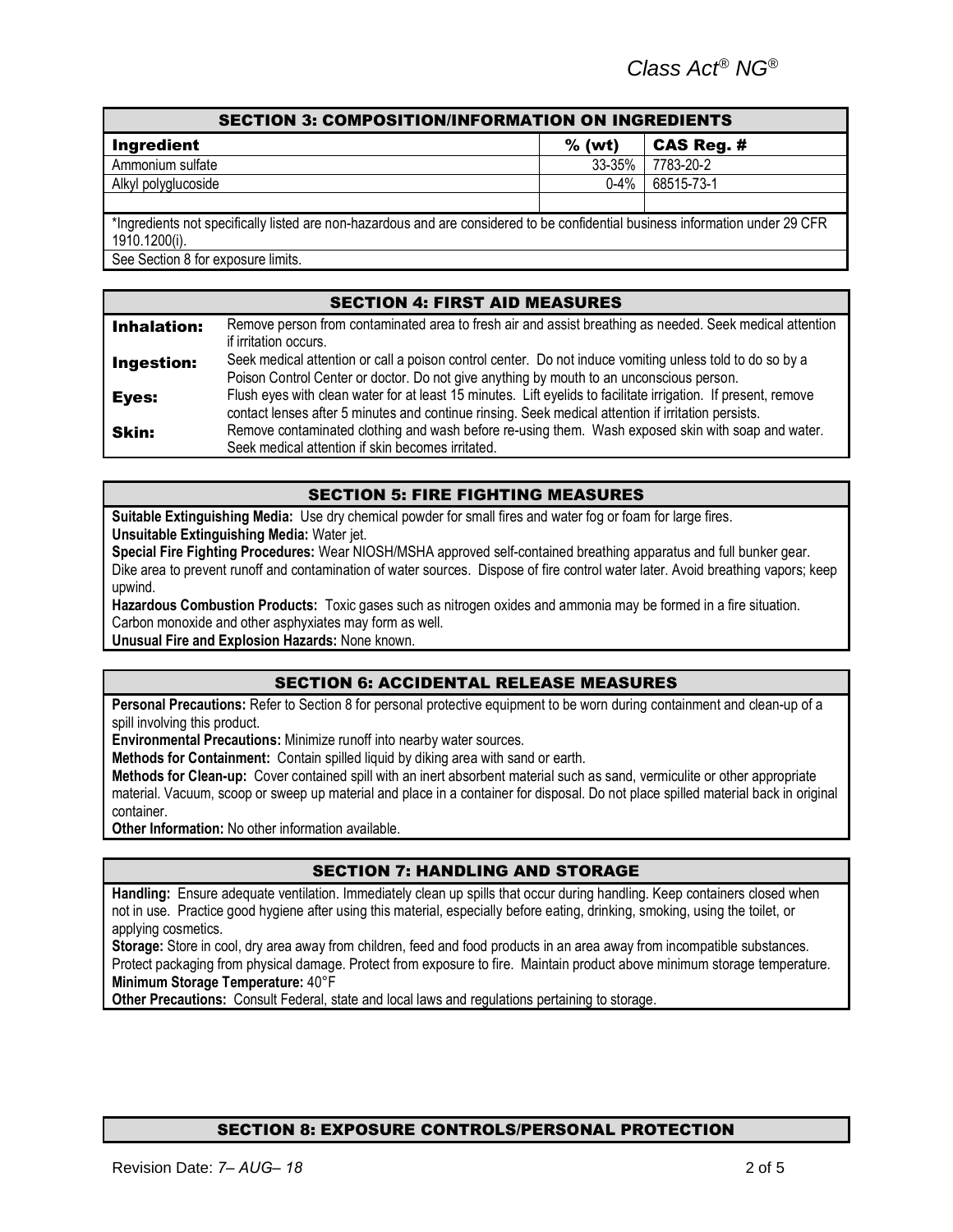| <b>Exposure Guidelines</b>                                                                                                                                                                                                                                                                                                                                                               |            |                 |                                                                                                                                                                                             |                  |
|------------------------------------------------------------------------------------------------------------------------------------------------------------------------------------------------------------------------------------------------------------------------------------------------------------------------------------------------------------------------------------------|------------|-----------------|---------------------------------------------------------------------------------------------------------------------------------------------------------------------------------------------|------------------|
| Component:                                                                                                                                                                                                                                                                                                                                                                               |            | <b>OSHA PEL</b> | <b>ACGIH TLV</b>                                                                                                                                                                            | <b>NIOSH REL</b> |
| No components have exposure guidelines.                                                                                                                                                                                                                                                                                                                                                  |            |                 |                                                                                                                                                                                             |                  |
|                                                                                                                                                                                                                                                                                                                                                                                          |            |                 |                                                                                                                                                                                             |                  |
| CFR 1910.134) and, if necessary, wear an OSHA/NIOSH-approved respirator.                                                                                                                                                                                                                                                                                                                 |            |                 | Respiratory Protection: Seek professional advice prior to respirator selection and use. Follow OSHA respirator regulations (29                                                              |                  |
| <b>Engineering Controls:</b>                                                                                                                                                                                                                                                                                                                                                             | preferred. |                 | Local Exhaust: Provide general or local exhaust ventilation systems to maintain airborne<br>concentrations below OSHA PELs or other specified exposure limits. Local exhaust ventilation is |                  |
| to the skin.                                                                                                                                                                                                                                                                                                                                                                             |            |                 | Protective Gloves: While not expected to cause skin irritation, wear chemically protective gloves to prevent repeated exposure                                                              |                  |
| Eye Protection: To avoid contact with eyes, wear chemical goggles or shielded safety glasses. Contact lenses are not eye<br>protective devices. An emergency eyewash or water supply should be readily accessible to the work area.<br>Other Protective Clothing or Equipment: Wear long-sleeve shirt, long pants and shoes plus socks to prevent prolonged or<br>repeated skin contact. |            |                 |                                                                                                                                                                                             |                  |
| especially before eating, drinking, smoking, using the toilet, or applying cosmetics.                                                                                                                                                                                                                                                                                                    |            |                 | Work/Hygienic Practices: Never eat, drink, nor use tobacco in work areas. Practice good hygiene after using this material,                                                                  |                  |

#### SECTION 9: PHYSICAL AND CHEMICAL PROPERTIES

| <b>Physical State:</b>        |
|-------------------------------|
| Vapor Pressure (mm Hg):       |
| <b>Vapor Density (Air=1):</b> |
| Solubility in Water (wt %):   |
| Viscosity:                    |
| Appearance and odor:          |

Pale yellow liquid with slight odor

**Physical State:** Liquid **Specific Gravity (H2O=1):** 1.245 g/ml (typical) Not determined **Density (lbs/gallon):** 10.38 – 10.40 lbs/gallon Not determined **Melting Point/Freezing Point:** Not determined **Soluble 6 Coluble 5 Boiling Point/Range:** Not determined Not determined **pH: pH:** 6.0-6.5<br>
Pale yellow liquid with slight **Flash Point:** 200°F

**Flash Point:** >200°F (93.33°C)

# SECTION 10: STABILITY AND REACTIVITY

**Reactivity:** None known.

**Chemical Stability:** Product is stable at ambient temperature and pressure, under normal storage and handling. **Possibility of Hazardous Reactions:** None known.

**Conditions to Avoid:** Excessive heat, temperatures below 40°F

**Incompatible Materials:** Strong acids, bases, reducing agents and oxidizing agents

**Hazardous Decomposition Products:** Toxic gases such as nitrogen oxides and ammonia may be formed in a fire situation. Carbon monoxide and other asphyxiates may form as well.

# SECTION 11: TOXICOLOGICAL INFORMATION

| <b>ACUTE TOXICITY</b>            |                                                                                               |
|----------------------------------|-----------------------------------------------------------------------------------------------|
| Eye Effects:                     | Mildly Irritating                                                                             |
| <b>Skin Effects:</b>             | LD50 > 5000 mg/kg; slightly irritating                                                        |
| <b>Acute Inhalation Effects:</b> | Not determined                                                                                |
| <b>Acute Oral Effects:</b>       | $LD50 > 5000$ mg/kg                                                                           |
| <b>Specific Target Organ</b>     | None known.                                                                                   |
| Toxicity:                        |                                                                                               |
| <b>CHRONIC TOXICITY</b>          |                                                                                               |
| <b>Chronic Effects:</b>          | Not anticipated to have chronic health effects due to exposure.                               |
| Carcinogenicity:                 | None of the components of this product are known or suspected of having carcinogenic effects. |
| <b>Mutagenicity:</b>             | None of the components of this product are known or suspected of having mutagenic effects.    |
| Teratogenicity:                  | None of the components of this product are known or suspected of having teratogenic effects.  |
| <b>Reproductive Toxicity:</b>    | None of the components of this product are known or suspected of having effects on the        |
|                                  | reproductive system.                                                                          |

#### *Continued on Next Page*

**POTENTIAL HEALTH EFFECTS: Eyes:** May be mildly irritating to the eyes. Prolonged or repeated overexposure may cause eye irritation.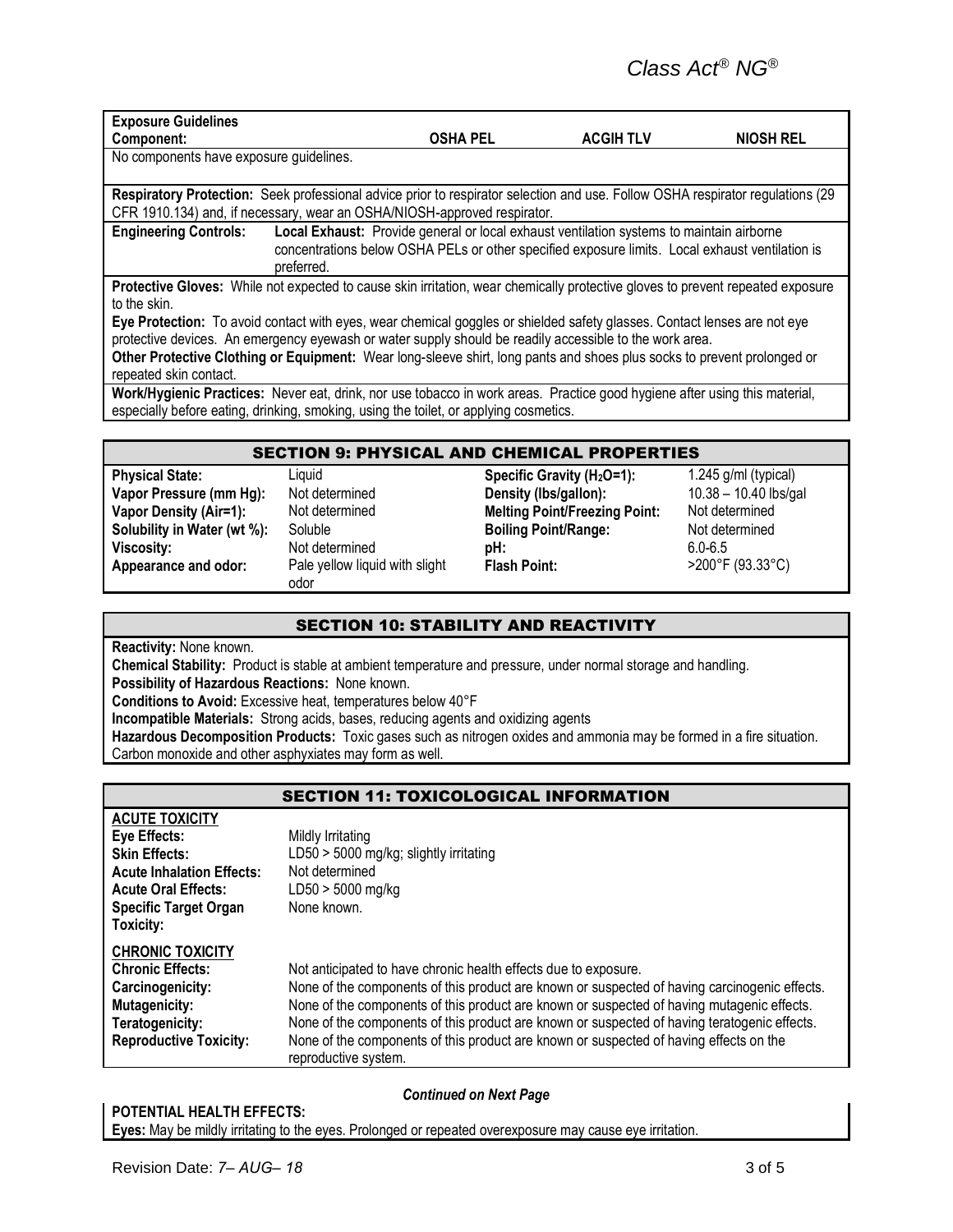**Skin:** Prolonged or repeated exposure may cause mild skin irritation. **Inhalation:** Pre-existing respiratory conditions may be aggravated by exposure to mists. **Ingestion:** Not anticipated to be harmful if swallowed, however gastric upset may occur. **Preexisting Conditions:** Pre-existing respiratory conditions may be aggravated by exposure to mists. **Chronic Health Effects:** None known.

# SECTION 12: ECOLOGICAL INFORMATION

|                                             | <b>ENVIRONMENTAL SUMMARY:</b> This product is not expected to cause environmental harm in recommended amounts. |
|---------------------------------------------|----------------------------------------------------------------------------------------------------------------|
| <b>ECOTOXICITY DATA:</b>                    |                                                                                                                |
| <b>Fish Acute and Prolonged Toxicity:</b>   | LC50=447 mg/L, NOEC=40 mg/L and LOEC=200 mg/L for both fathead minnow and<br>rainbow trout.                    |
| <b>Aquatic Invertebrate Acute Toxicity:</b> | EC50=377 mg/L, NOEC=40mg/L, and LOEC=200 mg/L for Daphnia magna (water<br>flea).                               |
| <b>Aquatic Plant Toxicity:</b>              | Not determined                                                                                                 |
| <b>Bird Acute and Prolonged Toxicity:</b>   | Not determined                                                                                                 |
| <b>Honeybee Toxicity:</b>                   | Not determined                                                                                                 |
| <b>ENVIRONMENTAL EFFECTS:</b>               |                                                                                                                |
| <b>Soil Absorption/Mobility:</b>            | Mobile in soil profile                                                                                         |
| Persistence and degradability:              | Not determined                                                                                                 |
| <b>Bioaccumulative Potential:</b>           | Not determined                                                                                                 |
| Other adverse effects:                      | None known                                                                                                     |

# SECTION 13: DISPOSAL CONSIDERATIONS

**Waste:** Dispose of in accordance with applicable Federal, state and local laws and regulations. **Container:** Triple rinse and recycle the container or dispose of in accordance with Federal, state and local laws and regulations. **RCRA Characteristics:** It is the responsibility of the individual disposing of this product to determine the RCRA classification and hazard status of the waste.

| <b>SECTION 14: TRANSPORT INFORMATION</b> |                                                                                  |  |
|------------------------------------------|----------------------------------------------------------------------------------|--|
| DOT:<br>(Ground)                         | Not regulated by the U.S. Department of Transportation as a hazardous substance. |  |
| IMDG:<br>(Sea)                           | Not regulated as a hazardous substance for shipment by sea.                      |  |
| IATA:<br>(Air)                           | Not regulated as a hazardous substance for shipment by air.                      |  |
| TDG:<br>(Canada)                         | Not regulated for transport as a hazardous substance.                            |  |

# SECTION 15: REGULATORY INFORMATION

**TSCA Inventory:** All components are listed on the TSCA inventory or are exempt from listing. **SARA Title III Information: Section 302 - Extremely hazardous substances:** None listed **Section 311/312 – Hazard Categories:** None listed **Section 313 –** The following chemicals are subject to the reporting requirements of Section 313 of Title III, Superfund Amendments and Reauthorization Act of 1986 and 40 CFR 372: None listed **CERCLA -** This product contains the following chemicals which have a reportable quantity (RQ) under the Comprehensive Environmental Response, Compensation, and Liability Act (CERCLA): None listed

*Continued on Next Page*